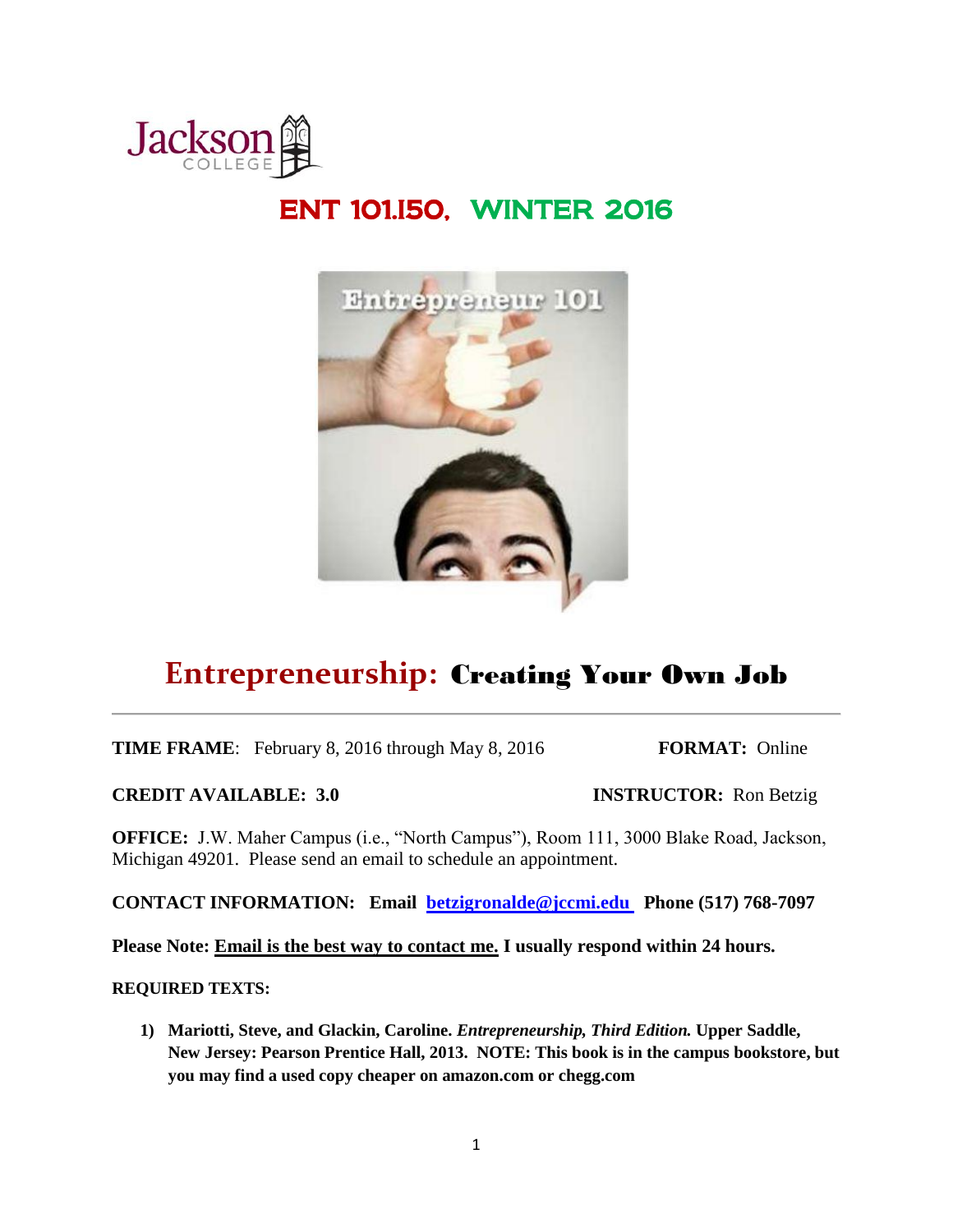**2) Constable, Giff***. Talking to Humans***, 2014. NOTE: This short book is FREE as a PDF download: <https://s3.amazonaws.com/TalkingtoHumans/Talking+to+Humans.pdf>**

### **OPTIONAL TEXTS (you don't have to purchase these books, but they are good references):**

Abraham, Joe. *Entrepreneurial DNA: The Breakthrough Discover that Aligns Your Business to Your Unique Strengths*. McGraw-Hill, 2011. ISBN: 9780071754514.

Christensen, Clayton M., Allworth, James, & Dillon, Karen. *How Will You Measure Your Life?* HarperCollins, 2012. ISBN: 9780062102416.

Christensen, Clayton M. *The Innovator's Dilemma: The Revolutionary Book that Will Change the Way You Do Business.* HarperCollins, 1997. ISBN: 0060521996.

Collins, Jim, and Hansen, Morten T. *Great by Choice*. HarperCollins, 2011. ISBN: 9780062120991.

Collins, Jim. *Good to Great*. HarperCollins, 2001. ISBN: 0066620996.

Collins, Jim. *How the Mighty Fall*. HarperCollins, 2009. ISBN-10: 0977326411*;* ISBN-13: 978- 0977326419.

Dyer, Jeff, Gergersen, Hal, and Christensen, Clayton M. *The Innovator's DNA: Mastering the Five Skills of Disruptive Innovators.* Harvard Business School Publishing, 2011. ISBN: 9781422134818.

Gergen, Christopher, and Vanourek, Gregg. *Life Entrepreneurs: Ordinary People Creating Extraordinary Lives.* Jossey-Bass, 2008. ISBN: 9780787988623.

Kawasaki, Guy. *The Art of the Start 2.0: The Time-Tested, Battle Hardened Guide for Anyone Starting Anything.* Penguin Group, 2015. ISBN: 978-0-698-19363-5

Keller, Timothy. *Every Good Endeavor.* Dutton, 2012. ISBN: 978-0-525-95270-1.

Krzyzewski, Mike. *Beyond Basketball: Coach K's Keywords for Success*. Warner Books, 2006. ISBN-13: 9780446580496.

Lencioni, Patrick. *The Advantage: Why Organizational Health Trumps Everything Else in Business.* Jossey-Bass, 2012. ISBN: 9780470941522.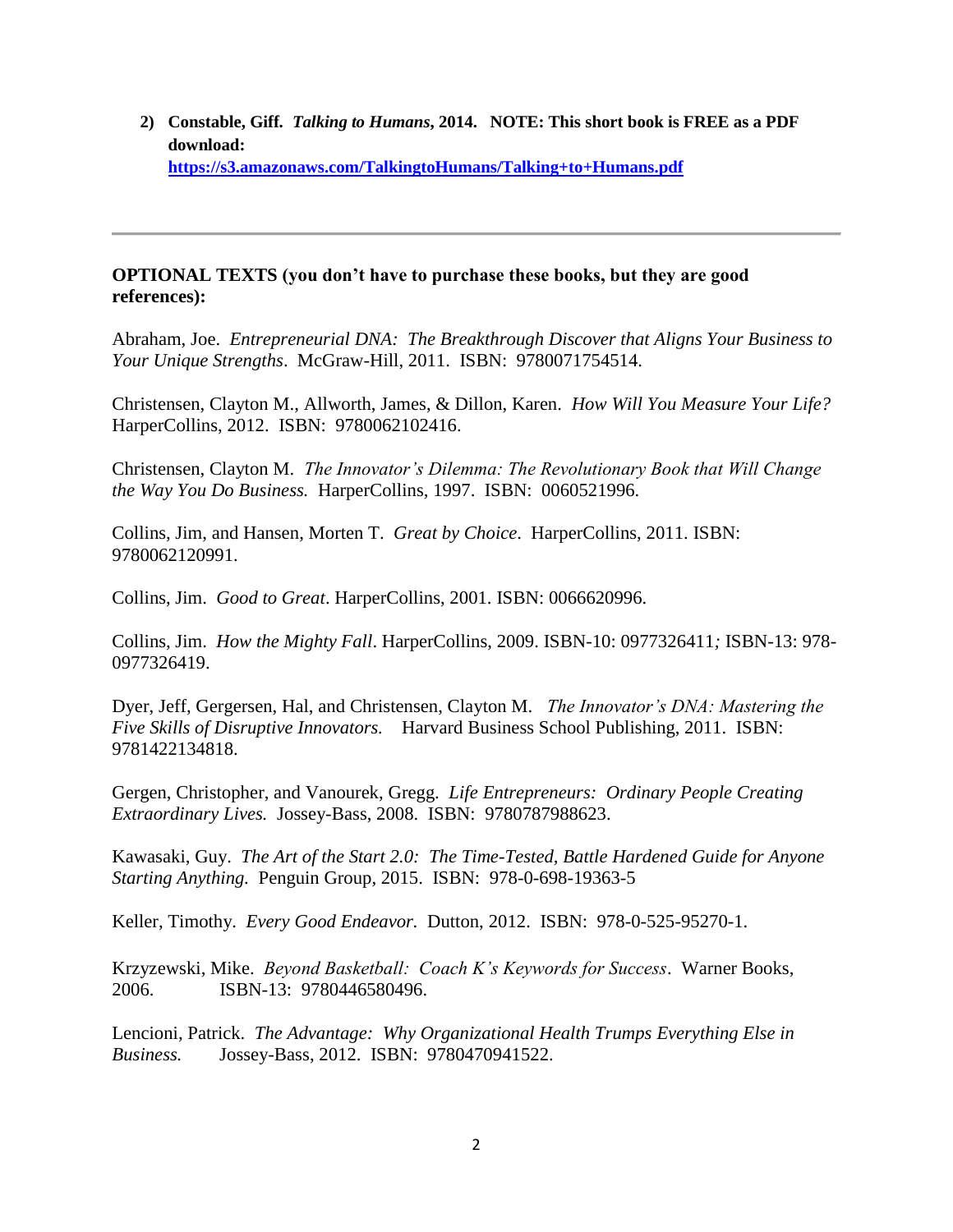Lencioni, Patrick. *The Five Dysfunctions of a Team: A Leadership Fable.* Jossey-Bass, 2002. ISBN: 0787960756.

Mycoskie, Blake. *Start Something That Matters*. Spiegel & Grau, 2012. ISBN 978-0-8129-8144-5.

Ortberg, John. *The Me I Want to Be.* Zondervan, 2009. ISBN: 978-0-310-27592-3.

Mycoskie, Blake. *Start Something That Matters*. Spiegel & Grau, 2012. ISBN 978-0-8129-8144-5.

Phillips, Donald T. *Lincoln on Leadership.* Warner Books, 1992. ISBN: 0-446-39459-9.

Ries, Eric. *The Lean Startup: How Today's Entrepreneurs Use Continuous Innovation to Create Radically Successful Businesses.* Crown Business, 2011. ISBN: 9780307887894.

Sheridan, Richard. *Joy, Inc.: How We Built a Workplace People Love*. Penguin Group, 2013. ISBN: 978-0-689-15170-3.

#### **COURSE DESCRIPTION:**

There will be only one constant throughout your career…that constant is change. Entire industries are rising and falling, and hard-working people often are finding themselves looking for a job. This course provides you with the foundation to design your own job, whether in the context of an existing organization (as an "intrapreneur") or by starting a new enterprise (as an "entrepreneur"). In this course you will develop skills for matching your strengths and passions with an entrepreneurial idea that fits you well, so that both you and your clients will benefit.

#### **COURSE STRUCTURE** :

A *variety of methods* will be used to enhance your understanding of entrepreneurship. Successful and aspiring entrepreneurs will share words of wisdom by way of video. Small group discussions and short class presentations will develop communication and networking skills, expanding your knowledge and your influence. Concepts from the readings and videos will be discussed in the online forums and in class, and short assignments will apply the concepts to your particular situation. *As with any business, growth and synergies are most effectively achieved when all members are actively contributing.*  Assignments, quizzes, and active participation will be graded, as described below.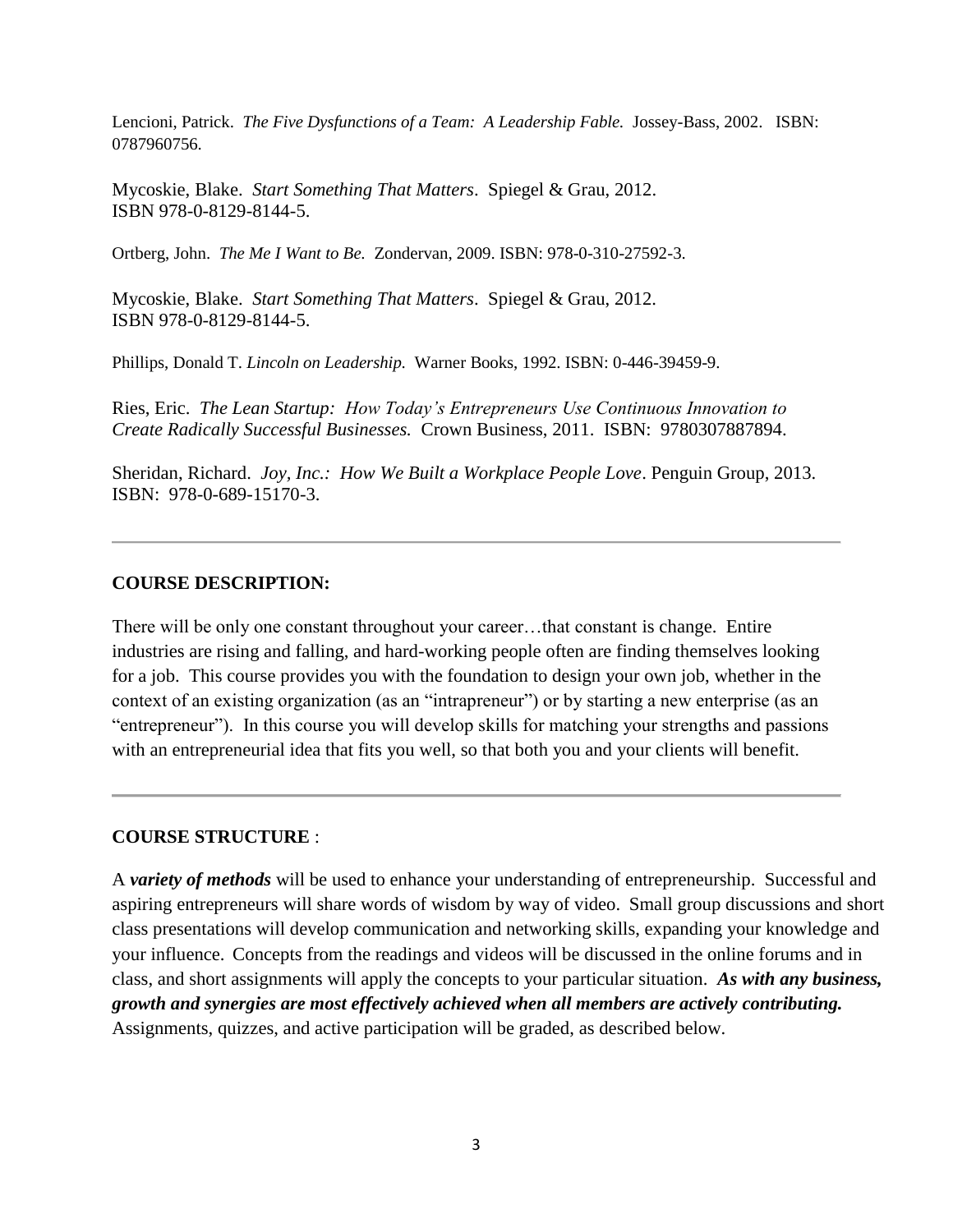### **COURSE OBJECTIVES** :

Jackson College has established a set of Associated Degree Outcomes (ADOs) to be achieved by every student. ENT 101 will specifically address ADO #8: personal and ethical responsibility. During this course students will identify personal and ethical responsibilities, including their roles as entrepreneurs who contribute to society.

### **EXPECTATIONS OF THE INSTRUCTOR** :

1. Provide a lively and useful learning experience. For this to happen, I encourage you to give me honest, respectful feedback at appropriate times regarding what is working for you and what I (we) need to do differently.

- 2. Thoroughly prepare the course material; pose and answer relevant questions related to that material.
- 3. Maintain a dialog with students in the online format, but not respond to every posting in this format.
- 4. Give helpful feedback on your assignments.
- 5. Answer additional questions you may have, either through email dialogue or meeting face to face.

#### **EXPECTATIONS OF THE STUDENT** :

- 1. Carefully study the required reading and electronic resources.
- 2. Participate actively in class and in the online forums, and treat others with respect…even when you disagree with some of the opinions expressed. I'm happy to report that we've had some interesting disagreements in previous class sessions and forums, but no one has ever made disrespectful remarks.
- 3. Turn in the written work (e.g., assignments, quizzes, and forums) on time. NO LATE WORK WILL BE ACCEPTED. All work must be submitted online through the JetNet Course Management System. Be sure to read the instructions for each piece of online work to determine the requirements and specific due dates. NOTE: In the online forums, usually there will be two due dates: your initial posting will be due at least two days before the forum closes in order to allow your classmates time to write comments on your posting.
- 4. Establish reliable access to a computer with internet connection. The library in Atkinson Hall on the Jackson Campus and the computer labs in the other JC campuses have these available for you during certain hours of the day.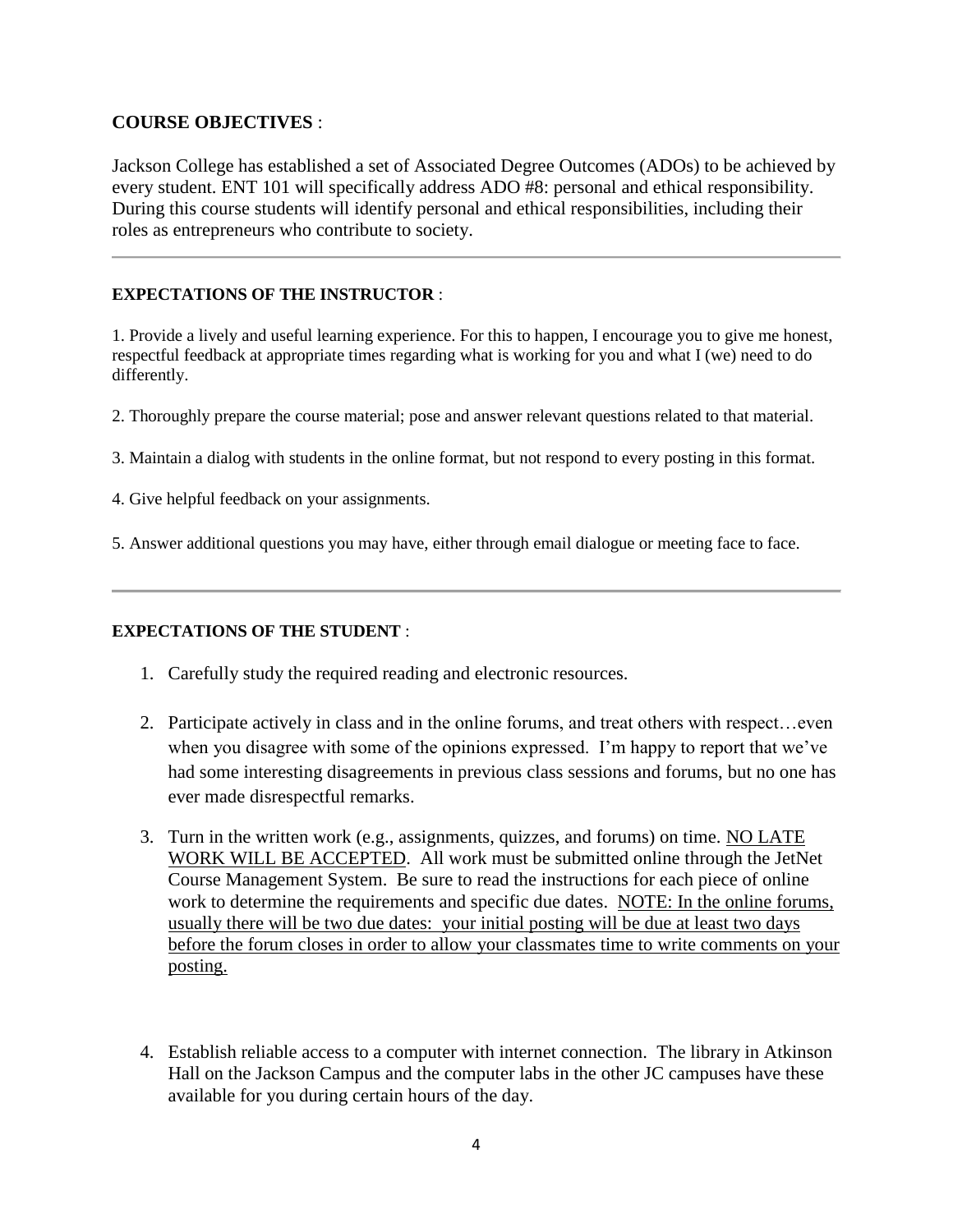### **EVALUATION** :

Your final grade will be composed of the following elements, weighted as shown below:

Assignments 50%

Participation 30%

Quizzes 20%

**GRADING**: Final grades will be assigned according to the following scale:

92 to  $100\% = 4.0$ 88 to  $91\% = 3.5$ 84 to  $87\% = 3.0$ 80 to  $83\% = 2.5$ 76 to 79% =  $2.0$ 72 to  $75\% = 1.5$ 68 to  $71\% = 1.0$ 64 to  $67\% = 0.5$  $00 - 63\% = 0.0$ 

Please note that the above figures are thresholds; for example, a percentage of 75.9% is below the threshold of 76% and therefore receives the grade 1.5.